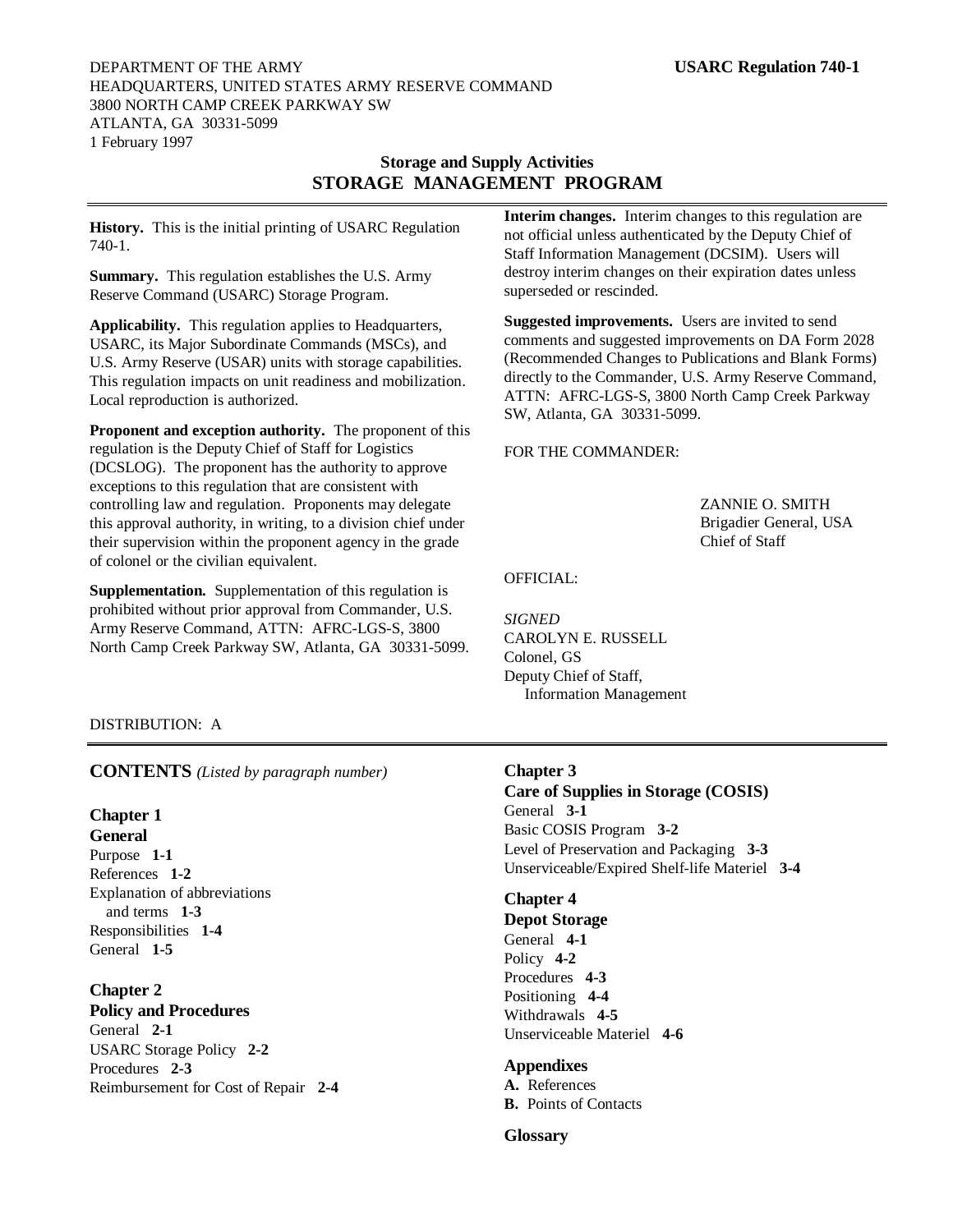# **Chapter 1 General**

# **1-1. Purpose**

This regulation assigns responsibilities and prescribes policies and procedures for implementing a storage program within the U.S. Army Reserve Command (USARC) and its subordinate units.

# **1-2. References**

Required and related publications are listed in appendix A.

### **1-3. Explanation of abbreviations**

Abbreviations used in this regulation are explained in the glossary.

## **1-4. Responsibilities**

a. The USARC DCSLOG will--

(1) Provide command guidance and direct overall management of the USAR Storage Program within the USARC area, to include levels of storage and care of supplies in storage (COSIS).

(2) Develop instructions for implementing DA and FORSCOM storage policy.

(3) Assist the Deputy Chief of Staff, Engineer (DCSENGR) with the development of command storage needs.

(4) Assist MSCs in the evaluation of storage operations within their respective commands and the development of storage requirements.

(5) Monitor performance within USARC storage facilities to assure maximum efficiency, economy, and responsiveness in the command storage operation.

b. The MSC commanders will--

(1) Manage the storage program within their commands.

(2) Implement policies directed from the USARC and higher headquarters.

(3) Establish procedures for reviewing and validating requirements within storage activities.

(4) Monitor performance within MSC storage activities to assure maximum utilization of all storage space.

(5) Provide subordinate commanders and storage activity managers guidance on the control, care, preservation, and security of USAR materiel.

(6) Ensure materiel is stored to best support the command's overall training and mobilization objective.

c. Unit commanders will--

(1) Determine total space requirement for the units.

(2) Store, maintain, and secure unit materiel.

(3) Identify minimum essential equipment required for home station (HS) training and request placement of equipment not needed at home station into a supporting equipment concentration site or USARC storage facility.

(4) Report all excess materiel to the next higher headquarters.

d. Equipment concentration sites (ECSs) will--

(1) Receive, store, maintain, and issue USAR equipment.

(2) Maintain appropriate supply documents and equipment records in accordance with AR 710-2.

(3) Provide supported unit a current internal and external standing operating procedure (SOP).

(4) Ensure the availability of necessary personnel to accomplish issue or turn-in of equipment on weekends, when required.

(5) Provide feeder data reports as required by this and higher headquarters and regulatory documents.

(6) Ensure that all turn-ins for storage are documented on DA Form 2062 (Hand Receipt/Annex Number), in accordance with DA Pamphlet 710-2-1, chapter 5.

(7) Require coordination between the unit, support installation, and the storage activity for direct shipments.

(8) Ensure that a valid DA Form 1687 (Notice of Delegation of Authority - Receipt for Supplies) for all withdrawals and transfer is on file at the ECS.

(9) Ensure that inventories are conducted by ECS supervisors as required by AR 710-2.

e. The CSF is an element of the ECS and, as such, is responsible for all actions stated in d above. In addition, the CSF will--

(1) Inventory and inspect equipment before turn-in to the CSF.

(2) Ensure unserviceable items and items with an expired shelf life are not accepted for storage.

(3) Ensure that items are inspected periodically to identify deteriorated items and items with expired shelf life. *[NOTE: The MSC may establish CSFs at its discretion to provide secure storage for organizational clothing and individual equipment (OCIE), to include chemical defense equipment (CDE), cold weather clothing and equipment (CWCE), hot weather clothing and equipment (HWCE), and other deployable common table of allowances (CTA) items required for mobilization but not used during peacetime training.]*

# **1-5. General**

This regulation outlines USARC storage policies and procedures for supplies and equipment other than those designated as hazardous materiel and/or having radioactive components. General guidelines for storage of hazardous materiel are contained in TM 38-410. For special requirements refer to item's Materiel Safety Data Sheet (MSDS). Consult your local Radiation Protection Officer (RPO) or the USARC Radiation Control Officer at the USARC Safety Office for appropriate storage of radioactive commodities.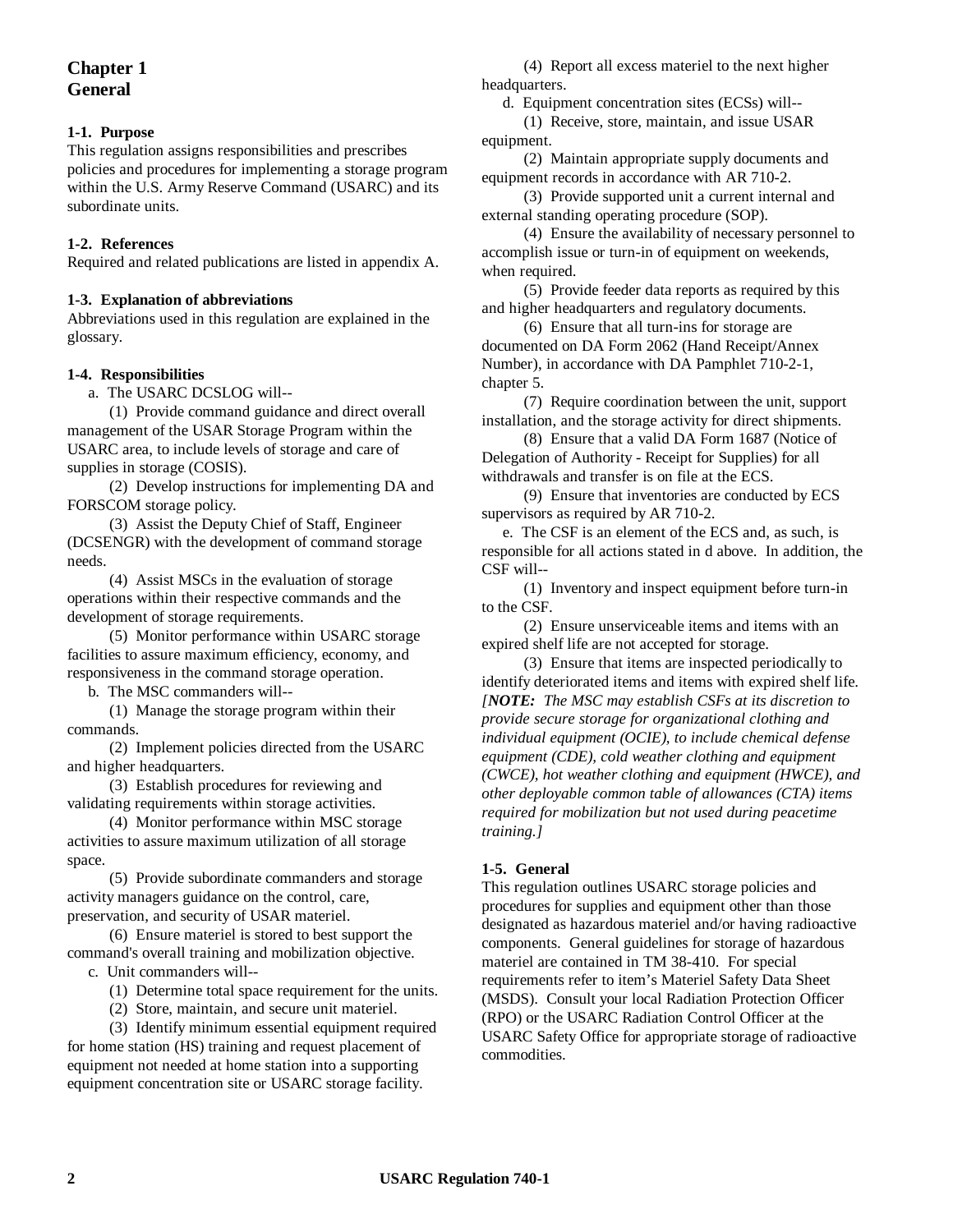# **Chapter 2 Policy and Procedures**

# **2-1. General**

This Command's policy is to make maximum use of storage space in existing USARC storage facilities to help reduce the overall storage and distribution cost. This policy conforms to requirements in referenced publications at appendix A of this regulation.

## **2-2. USARC storage policy**

a. Units will consider unit-owned equipment at an ECS or depot storage facility as on-hand and available for mobilization.

b. Units will store and maintain only those items of equipment authorized by appropriate authorization documents.

c. Units will only store minimum essential equipment for training at home station (HS). Units will store other equipment as follows:

(1) MTOE/deployable TDA items.

(a) Force Support Package (FSP) and other deploying units, C to C+30, will store equipment at the unit's MOB station ECS or at an ECS en route or near the unit's primary annual training (AT) site.

(b) Other deploying units, C+31 and later, and non-deploying units will store equipment in an ECS at or near their primary AT site.

(2) Contingency stocks and other deployable CTA items.

(a) The FSP and other deploying units, C to  $C+30$ , will stock items to the required strength levels. They will store these items at HS or MOB station.

(b) Other deploying units, C+31 and later, will stock at authorized or assigned strength levels, whichever is greater. They will reposition wartime requirements for chemical defense equipment (CDE) at Army Materiel Command (AMC) depots and store other CTA items not required for training at an ECS or CSF.

(c) Commanders of non-deploying units will determine stockage quantities, not to exceed authorized/assigned strength levels. These units will maintain equipment at HS and will fill any wartime requirements for CDE upon mobilization from follow on supplies.

d. Materiel in storage must meet TM -10/-20 Preventive Maintenance Checks and Services (PMCS) maintenance criteria. Units will forward requests for exceptions to established maintenance criteria to the ECS. The request must include full justification in writing. The exception will identify maintenance or modification work order (MWO) application required or other reasons that could preclude the use of the equipment by other than the owning unit.

e. Materiel in storage will be complete with components of end items and basic issue items (BII). Units will list shortages on a hand receipt annex.

f. All materiel will be maintained and stored in such a manner to prevent loss, damage, deterioration or destruction. AR 190-13 and AR 190-11 will serve as the regulatory criteria for security of all government supplies, equipment, and arms, ammunition and explosives (AA&E).

g. Materiel stored at an ECS will meet the following criteria:

(1) It must be authorized to the unit.

(2) The RSC commander responsible for the ECS must approve placement of equipment within the ECS before unit moves equipment or requests direct shipment to the ECS.

(3) Storage of materiel will not have an adverse effect on the unit's HS training.

(4) Equipment placed into storage facilities is tagged with the owning unit's designation, HS, unit identification code (UIC), Department of the Army Activity Address Code (DODAAC), and Force Activity Designator (FAD).

(5) If material is identified as a reportable item listed in DA Pamphlet 700-138, appendix B, that requires feeder data for Materiel Condition Status Report (RCS: CSGLD-1042 (R2)), the unit must identify it as such to the ECS manager.

h. The DA/USARC policy is to provide care and protection to materiel in storage at all levels. One of the major factors affecting the degree of care and protection materiel receives depends on the type of item, type of storage provided, and anticipated length of storage. Within the USAR, storage space and resources are limited. Considering these factors, commanders of controlling RSCs may only authorize temporary storage of unit-owned equipment at an ECS under the following conditions:

(1) When directed by the USARC or higher headquarters.

(2) Unit's inability to move at completion of AT.

(3) Other valid reasons, emergencies, or conditions beyond the units' controls.

## **2-3. Procedures**

a. Units will process requests to store materiel at an ECS or CSF, or to withdraw materiel stored there, through the unit's chain of command to the MSC commander responsible for the activity. When written approval is granted, the unit or its MSC is responsible for coordinating the positioning of materiel at the storage activity.

b. Units will use organic transportation to transport materiel to and from the storage activity when available. If commercial transportation is required, the unit or its MSC must arrange for transportation.

c. The unit will inventory and list all materiel on a DA Form 2062 before delivery to the ECS, unless direct shipment to the ECS is approved by support installation and coordinated with the ECS supervisor.

d. USAR ECS storage and inventory of AA&E.

(1) Arms are normally stored in arms vaults in USAR centers meeting the standards of AR 190-11. However, storage of weapons in an ECS may be requested by units that do not have secured arms rooms, do not need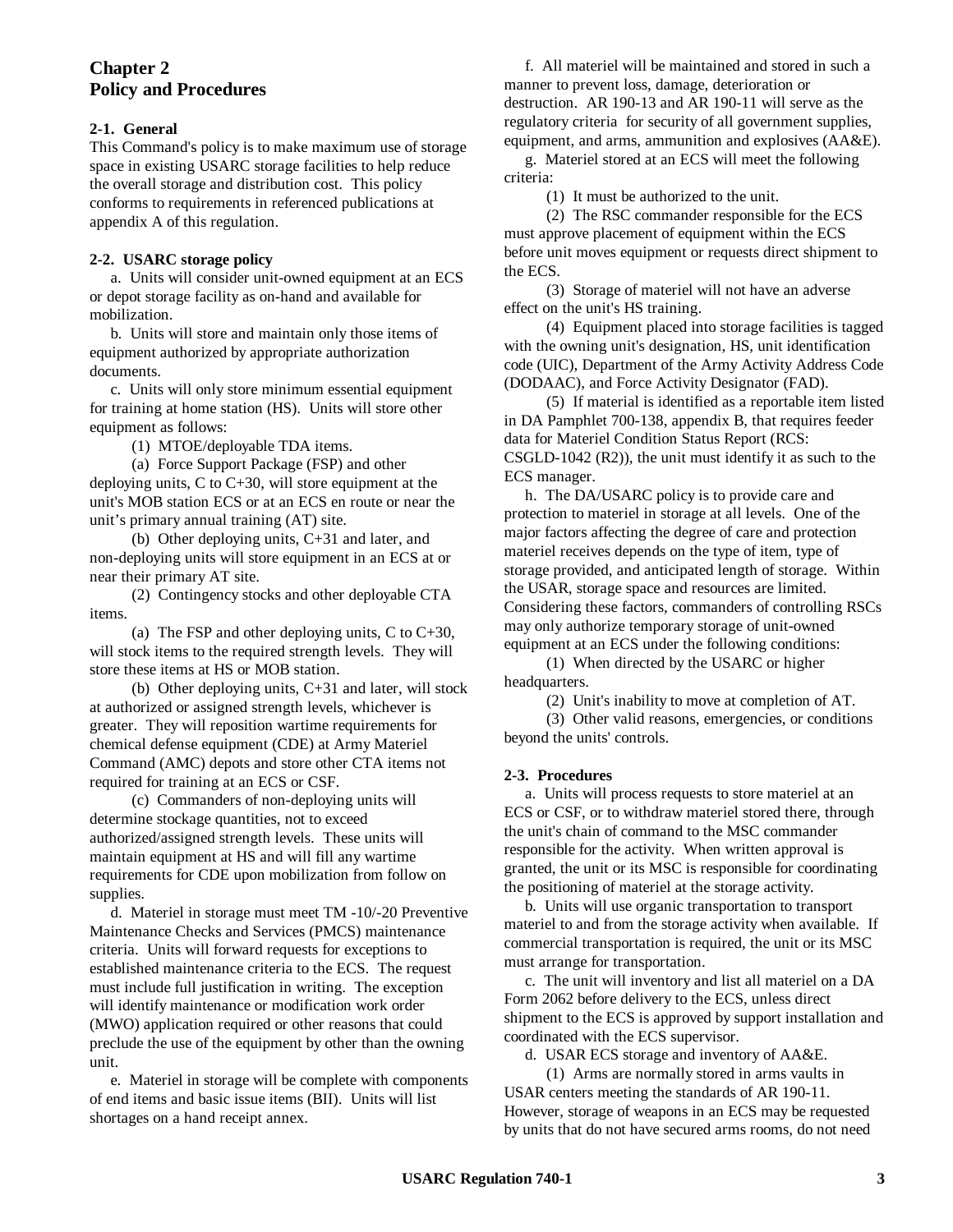weapons for training or weapons qualification, and low strength units that cannot maintain their weapons. (This does not apply to marksmanship weapons which are stored at locations other than HS or an ECS. Procedures for marksmanship weapons are contained in AR 190-11.) Units will forward these requests through the RSC to the supporting ECS.

(2) Prior to shipment of weapons to an ECS, the unit will ensure that approval has been granted by the MSC and that coordination for a time and date for shipment has been made with the ECS supervisor.

(3) Units may ship weapons by unit transportation; Category I & II weapons require armed guards. Weapons may also be shipped by certain common carriers authorized by Military Traffic Management Command (MTMC) to transport AA&E. Small quantities may be shipped by registered mail (not UPS or similar carrier).

(4) Prior to shipment, a small arms technician will conduct a serviceability inspection using DA Form 2404 (Equipment Inspection and Maintenance Worksheet) to ensure weapons meet TM -10/-20 serviceability standards. If the unit does not have a small arms technician assigned, the inspection may be accomplished by another unit or the supporting AMSA or ECS having the capability to perform this function. A copy of the DA Form 2404 will accompany the shipment to the ECS.

(5) Units will ship all weapons complete with all components (BII and COEI), lubricated i*n accordance with t*echnical manuals, cleaned, and free of carbon deposits, corrosion, and dirt.

(6) The unit will ensure that security measures (personnel and vehicles) for all shipments are in accordance with AR 190-11 and any higher headquarters' directives, paying particular attention to what circumstances would require the use of armed guards. Units will afford night vision devices the same protection as weapons.

(7) Units will not requisition arms for direct shipment to an ECS. Arms will be shipped to the owning unit where they will conduct a receipt of property inventory and post quantity and serial numbers to the appropriate property records. Once ECS storage has been approved, the unit will update the ECS hand receipt and make the necessary arrangements to ship the weapons to the ECS.

(8) The ECS supervisor will ensure that a physical inventory of weapons, by serial number, is conducted for any weapons that are on hand for repair over 90 days. The ECS supervisor will initiate a memorandum documenting the inventory and a copy will be furnished the owning unit, in accordance with AR 25-400-2. The ECS will retain the original.

e. Materiel in storage at the ECS or CSF will be inventoried, as required by AR 710-2. The supported units will coordinate with the ECS supervisor to establish dates for hand receipt inventory and adjustment. Inventories of property located in an ECS will be controlled as follows:

(1) At the time property is positioned in an ECS, the ECS hand receipt holder will conduct a receipt of property inventory of the end item and COEI/BII prior to signing for

the property. ECS supervisors will assist in the conduct of all inventories.

(2) When property is on hand receipt to an ECS at the unit's AT site, the owning PBO should make prior coordination with the ECS supervisor to conduct unit inventories and update hand receipts, and component hand receipts, as an intricate part of annual training.

(3) If the ECS is not located within the RSC boundaries of the owning unit, the owning unit's PBO will forward a memorandum to the ECS supervisor requesting that the inventories be conducted. The PBOs will visit ECSs located within their own RSC boundaries and physically inventory their unit equipment.

(a) The ECS personnel should conduct inventories during slow training periods to avoid interference with AT support.

(b) The MSC to which the ECS is assigned may select an inventory team to assist in the inventory and preparation of hand receipts, component hand receipts, or change documents. The inventory team chief should be a commissioned officer, warrant officer, noncommissioned officer (SSG or above), or a DA civilian.

(c) The ECS hand receipt holder will provide a memorandum to the owning unit verifying completion of the inventories. The original dated and signed hand receipt, component hand receipt, and change document will be attached to the memorandum. The memorandum will be filed by the owning unit, with the ECS hand receipt, in accordance with AR 25-400-2. The ECS hand receipt holder will file a copy of the memorandum with the ECS copy of the unit hand receipt. Discrepancies discovered during the inventory that can not be reconciled between the ECS and the owning unit will be accounted for in accordance with AR 735-5.

(d) To ensure proper control, the unit will request shipment of COEI/BII shortage items to HS. Upon receipt of components, the unit PBO will update appropriate accountability records and deliver, or mail, the items to the ECS to complete the assemblage. A memorandum identifying the hand receipt and component hand receipt numbers will accompany the items. If the items are delivered by the unit, the PBO and the ECS hand receipt holder will update the hand receipt and component hand receipt, or initiate change documents. If the items are mailed, the ECS hand receipt holder will update the hand receipt and component hand receipt or initiate change documents, and provide the original dated and signed copies to the owning unit.

f. Direct shipments to ECS/CSF must first be approved by the supporting Supply Support Activity (SSA) and coordinated with the ECS/CSF and the unit. Discrepancies in shipment (physical count, damaged, or concealed deficiencies) will be documented, as prescribed by AR 735-5 and AR 735-11-2.

g. Materiel will be properly receipted for by the storage activity. The unit will maintain signed copies of the hand receipts as an accountable record.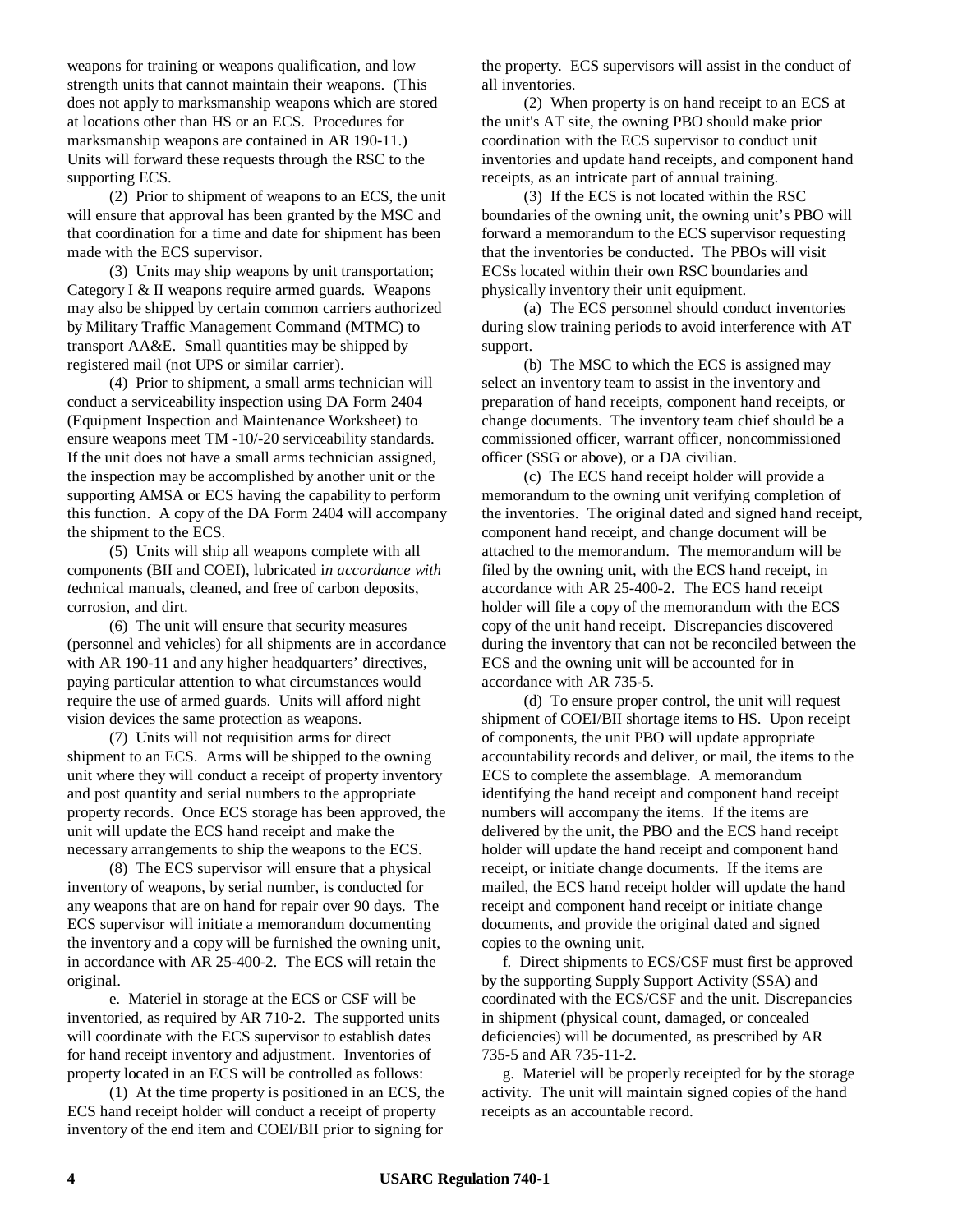h. Loan of equipment from ECS. Policies for loan of equipment from ECS are prescribed in FORSCOM Regulation 350-6. Procedures outlined in FORSCOM Regulation 350-12, appendix E, and the following apply:

(1) Requests by owning units.

(a) Units/activities will forward their requests for temporary loan or issue of ECS equipment to the RSC responsible for the ECS.

(b) All requests will contain the reason why the equipment is needed and the duration required.

(c) Units/activities will submit requests for loan or issue 180 days before the required date unless urgency requires submission by electronic means.

(2) Requests by other than owning units.

(a) The RSC responsible for the ECS will not approve temporary loans when such loans would compromise training or logistics readiness of the owning units.

(b) Equipment that has deficiencies or shortages may be released on temporary loan or issued only with complete agreement between the borrower and the ECS. Such agreement will be fully documented by both parties on DA Form 2404.

### **2-4. Reimbursement for cost of repair**

Procedure for reimbursement for cost of repair of equipment borrowed from ECS is outlined as follows:

a. Units will return equipment borrowed from an ECS, as a minimum, in the same condition as issued. Services that come due during the period of loan will be accomplished by the borrowing unit. Cost of repair or replacement of property resulting from its use will be borne by the borrower. Reimbursement between the borrowing unit's MSC and the MSC responsible for the ECS will be handled by memorandum of agreement as stated in FORSCOM Regulation 350-6, paragraph 5-6f. There will not be charges assessed for borrowed equipment.

b. When equipment is not brought up to the required standards prior to turn in, or when the borrowing unit does not have the maintenance capability to bring the equipment up to standards, the ECS will forward a DA Form 2404, listing all deficiencies and the cost of repair parts required to correct these discrepancies, to the borrowing unit's funding MSC. That MSC will have the option to repair the item on-site or reimburse the ECS for the repairs.

c. When equipment is not brought up to required standards, the borrowing unit may be charged as follows:

(1) U.S. Army Reserve units will be charged only for repair parts required to bring the equipment to standards.

(2) Non-USAR units will pay repair part costs, plus issue and turn-in inspection labor costs, and any overtime pay or pay for additional civilian personnel required to bring borrowed equipment to standards. Overtime pay and pay for additional personnel is limited only to the repair of the equipment. To obtain reimbursement, the ECS must be able to document that the overtime or additional manpower was required for this purpose.

(3) All units may be assessed transportation charges, if any are incurred when shipping equipment to and from the training site or the borrowing unit. If shipped by common carrier, the cost of packaging, crating, and handling may also be included.

d. To preclude delays in reimbursement for charges associated with borrowed equipment, ECSs have the authority to require borrowing units provide a deposit to cover such charges. The deposit, if required, will be issued as an obligation authority in accordance with FORSCOM Regulation 350-6, paragraph 5-6f, and procedures outlined in AR 37-1. The amount of the deposit will vary, depending on the type and number of equipment/items borrowed, but will not exceed the dollar limits indicated below:

(1) Not more than \$1,000 per unit or \$4,000 per RSC, per occurrence, when the borrowed equipment includes tactical weapon systems, tracked or wheeled vehicles, and/or materials handling equipment.

(2) Not more the \$500 per unit or \$2,000 per MSC, per occurrence, when the equipment borrowed is other than those listed in paragraph 2-4d(1) above (for example, radio equipment, tentage, camouflage sets, etc.).

# **Chapter 3 Care of Supplies in Storage (COSIS)**

#### **3-1. General**

The COSIS program is outlined in AR 740-3. COSIS assures that the true condition of materiel in storage is known and properly recorded, and that materiel is provided adequate protection to prevent deterioration. The distinction between COSIS-related actions and other actions that might otherwise fall into the broad category of care given materiel in storage is that COSIS concerns itself with the in-storage inspection, minor repair, testing, and exercising of materiel. These actions must be accomplished for the Army to respond on a daily basis to the needs of the soldier in the field, and to emergency situations.

#### **3-2. Basic COSIS program**

An effective COSIS program will include the following:

a. Scheduled inspection of materiel in storage.

b. Exercising and performance action of stored equipment.

c. Proper identification of items.

d. Means to determine the adequacy of storage environment, preservation, packing, and marking.

e. Accurate determination of item condition and posting of this condition to the property record.

f. Prevention of all forms of deterioration that will adversely affect the end use of the item.

g. Restoration of required items to a serviceable condition for issue.

h. Routine inspections to detect fungi, mildew, spoilage, insect infestation, and rodent or other pest damage to stock.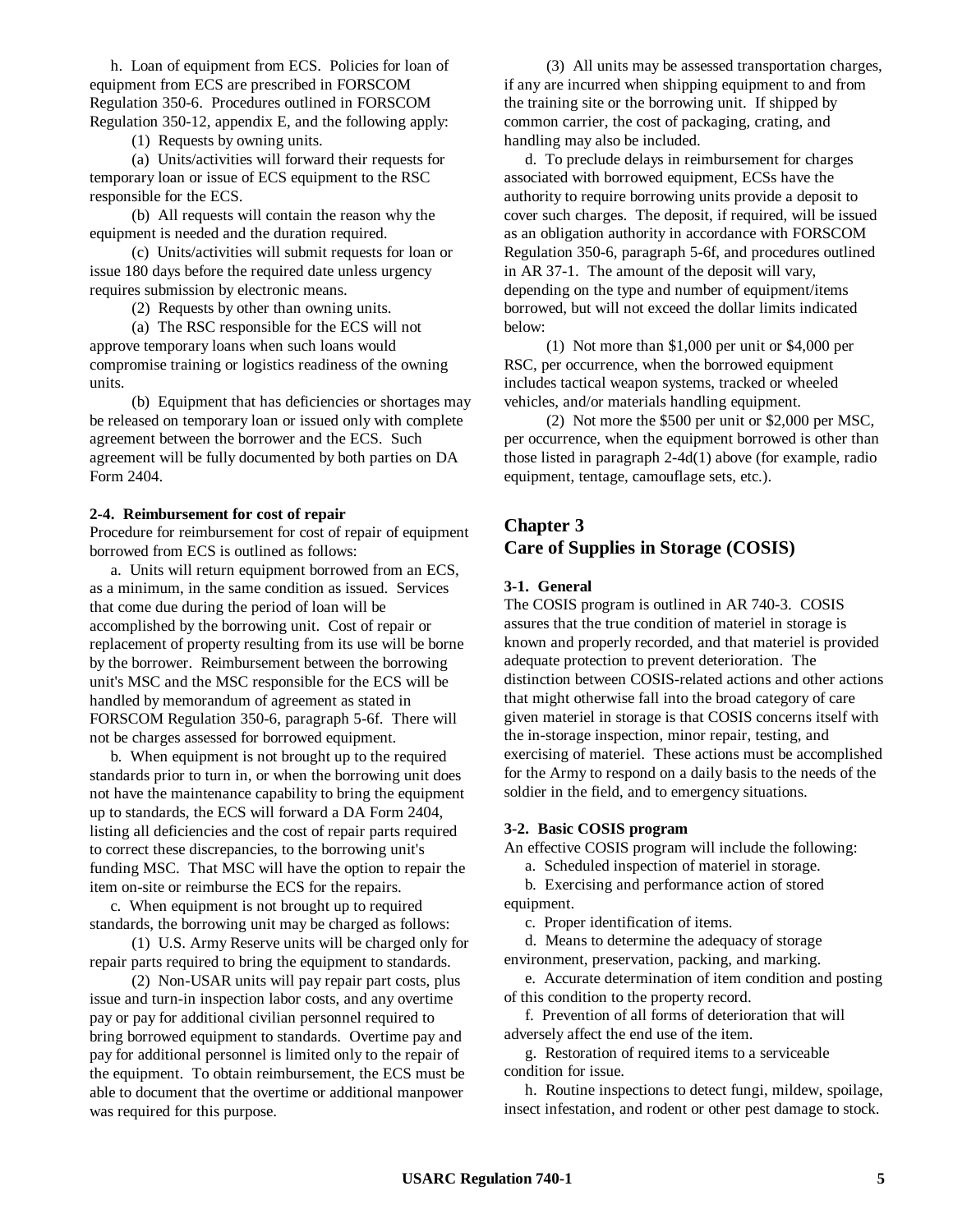i. Inspection of shelf-life items and disposal procedures for expired items.

### **3-3. Level of preservation and packaging**

a. Preservation is that protection provided for the bare item to prevent deterioration from exposure due to atmospheric conditions during shipment and storage. The USAR ECSs will preserve, store, and maintain equipment at a level commensurable to the ECSs' capabilities and resources, normally Level B (preservation and packaging provide intermediate protection against damage and deterioration during favorable shipment, handling, and storage).

b. Packaging is the process and procedure used to protect materiel from deterioration and/or damage. It includes cleaning, drying, preserving, packaging, marking, and unitization. The following levels of protection apply equally to preservation and packaging:

(1) Level A packaging provides MAXIMUM protection. It is used to protect materiel under the most severe conditions. Preserving materiel at this level should only be considered under the following conditions:

(a) Multiple handling between point of origin and final destination.

(b) Environmental exposure during shipment or during in-transit operations.

(c) Outdoor storage in all climatic conditions for an extended period of time (1 year minimum).

(2) Level B packaging provides INTERMEDIATE protection. This protection is required to protect materiel under anticipated favorable conditions. Preservation and packaging will be designed to protect materiel against physical damage and deterioration during shipment, handling, and storage. The conditions to be considered include, but are not limited to:

(a) Multiple handling during transportation and in transit.

(b) Shock, vibration, and static loading of shipments by truck, rail or other modes of transportation.

(c) Favorable warehouse environment for a minimum of 18 months.

(d) Environmental exposure during shipment and in-transit transfer, excluding deck loading and off shore cargo discharge.

(e) Stacking and supporting superimposed loads during shipment and extended storage.

(f) As a rule, equipment held in ECS/CSF will be afforded Level B protection.

(3) Level C protection provides MINIMUM protection. It is needed to protect materiel under known favorable conditions. The following criteria determine the requirements for this degree of protection:

(a) Use or consumption of the items at the first destination.

(b) Shock, vibration, and static loading during the limited transportation.

(c) Favorable warehouse environment for a maximum of 18 months.

(d) Effects of environmental exposure during shipment and in-transit delays.

(e) Stacking and supporting superimposed loads during shipment and temporary storage.

## **3-4. Unserviceable/expired shelf-life materiel**

a. The MSC/unit will--

(1) Dispose of unserviceable materiel in the most cost effective method at the lowest level.

(2) Not place equipment in less than an issuable condition into ECS or depot storage.

(3) Turn in or dispose of unserviceable and expired shelf-life items through appropriate supply channels as expeditiously as possible. This includes those items of equipment in a supporting ECS.

b. Unserviceable and expired shelf-life items in depot storage is covered in chapter 4 of this regulation.

# **Chapter 4 Depot Storage**

## **4-1. General**

To alleviate the storage problem, depot storage was established for selected RSCs in the northeast, central and the southern United States. The objective of depot storage is to give immediate relief to understaffed ECSs and overcrowded Reserve Centers. Reserve Centers do not have the ability to pre-stock equipment for USAR units in large quantities. The severity of the problem varies, depending on the density of equipment, units, and the geographical locations of available storage facilities.

## **4-2. Policy**

a. The USARC will only consider CTA equipment that is beyond the capability of the unit to store at HS or the unit's supporting ECS, for long-term depot storage. Equipment approved by the USARC for depot storage will not be withdrawn for training and returned to storage.

b. Units must maintain equipment permanently withdrawn from depot storage for training at HS or place it in an ECS that can maintain the equipment.

c. Units will not withdraw equipment to be located in an ECS from the depot until the applicable ECS has agreed to accept the equipment.

d. Units will not request the following items for direct shipment to, or transfer from, ECS or HS to depot storage:

(1) Items authorized by MTOE/deployable TDA.

(2) Hazardous, flammable, controlled, or classified materiel.

(3) Weapons and Night Vision Devices.

(4) Communications security (COMSEC)

equipment.

(5) Major medical assemblages.

(6) Nondeployable CTA 50-909 equipment.

(7) Sets, kits, and outfits (items identified by a component list in a supply catalog).

(8) Items required for HS/AT.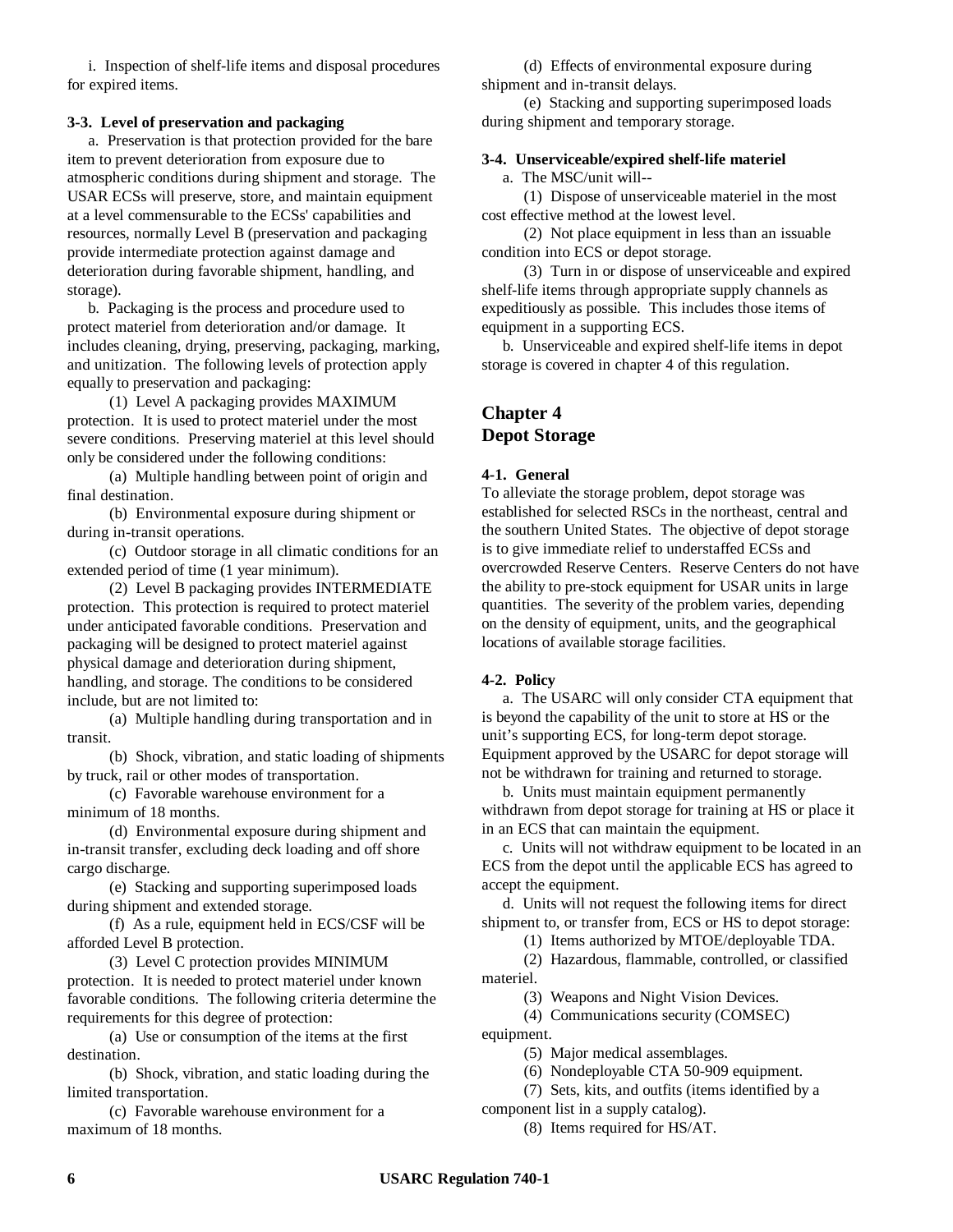#### **4-3. Procedures**

a. Units will submit all requests to place items into, or withdraw from, long-term depot storage, through the unit's MSC to this Headquarters, ATTN: AFRC-LGS-S, for approval. This office will review the request and either approve the request or provide a reason for disapproval.

b. The ECS or owning unit will ship equipment approved for depot storage in a ready for issue condition.

c. Units will receive as ordered, those items already due in from the wholesale supply system for delivery to either HS or ECS that are later approved for positioning at a depot. Items will then be picked up under the USARC account (11B) at the depot. Copies of receipt documents will be provided to the RSC/unit by the on-site coordinator or this Headquarters.

d. During peacetime, units will make maximum use of their capability to move equipment to and from the storage facility by placing units/personnel on inactive duty training (IDT), active duty training (ADT), or fragmented AT.

e. Transportation cost for materiel moved upon mobilization will be handled by the depot, using funds provided by Support Agreement (SA) and Military Interdepartmental Purchase Request (MIPR) between USARC and the depot providing the service.

#### **4-4. Positioning**

a. Only condition codes A and B equipment will be accepted for depot storage. (Code A is new equipment; code B is "like new" equipment.)

b. Units will inventory, segregate, and pack equipment by NSN to expedite processing at the depot.

c. All hand receipts between units and the depot facility will be on the DD Form 1348-1 (DOD Single Line Item Release/Receipt Document) in lieu of DA Form 2062 (Hand Receipt/Annex Number). Authority to deviate from AR 710-2, DA Pamphlet 710-2-1, and DA Pamphlet 38-750 in the use of DD Form 1348-1 as hand receipts was granted by Headquarters, FORSCOM.

d. Prepare a DD Form 1348-1 for each NSN being placed into storage.

(1) Enter DIC "A5A" in card column (cc) 1-3.

(2) Enter the quantity in cc 25-29, with right margins justified and zero filled; for example, 00001.

(3) Construct the unit document number (cc 30-43) using--

(a) The owning unit's DODAAC in cc 30-35; and

(b) The Julian date of preparation in cc 36-39; with the remaining four positions of the document number sequentially assigned in ascending order, beginning with "0001" for each Julian date.

(4) For units in Alabama (AL), Georgia (GA), North Carolina (NC), South Carolina (SC), and Tennessee (TN) enter--

(a) "W81MRO" in cc 45-50;

(b) The complete unit address in block A;

(c) United States Army Reserve Command account 11B, Anniston Defense Distribution Depot, Warehouse #25, Anniston, AL 36201-5020, in block B; and

(e) "A" in block P.

(5) For units in Pennsylvania (PA), Maryland (MD), New Jersey (NJ), Virginia (VA), enter--

(a) "W80WLF" in cc 45-50;

(b) The complete unit address in block A; and

(c) "A" in block P;

(d) United States Army Reserve Command account 11B, Warehouse #44, Letterkenny Defense Distribution Depot, Chambersburg, PA 17201.

(6) For units in Massachusetts (MA), Connecticut (CT), New York (NY) enter--

(a) "W800AG" in cc 45-50;

(b) The complete unit address in block A;

(c) Seneca Army Depot, Romulus, NY 14541 in block B; and

(d) "A" in block P.

e. The MSC or the unit will--

(1) Coordinate with the USARC or the applicable depot point of contact (see app B) for delivery of equipment to the depot.

(2) Determine assets to be moved in sufficient time to allow for the scheduling of the vehicle arrival at the depot during normal working hours.

(3) Resolve conflicts between the unit, the USARC on-site coordinator, and/or the depot on the spot.

(4) Conflicts requiring command involvement will be directed to this Headquarters (ATTN: AFRC-LGS-S) for resolution.

f. The MSC will ensure that the Property Book Officer (PBO) or a designated representative will be available to accompany movement of the materiel to the depot.

g. The USARC or depot representative will sign each DD Form 1348-1 upon receipt of materiel and process the receipt(s) for posting to the Standard Depot System (SDS) record in the 11B account.

h. The USARC will file DD Forms 1348-1 in NSN sequence in a separate jacket file which will be assigned a hand receipt number. This hand receipt number will be used to record quantity locations on the reverse side of the unit property book page.

## **4-5. Withdrawals**

a. Special withdrawals from depot storage may occur as a result of any of the following:

(1) Materiel directed to be returned to the owning unit or wholesale supply system as a result of quality control, materiel upgrade, or directed return action.

(2) Redistribution of assets as a result of MSC or unit validation.

(3) Permanent withdrawal to meet training requirements.

(4) Receipt by the depot of items not authorized for storage, as outlined in paragraph 4-2d.

(5) Item no longer authorized to the unit.

(6) Mobilization.

b. This Headquarters will provide movement instructions to the depot and copies of all correspondence to the USARC MSC and the owning unit. At no time will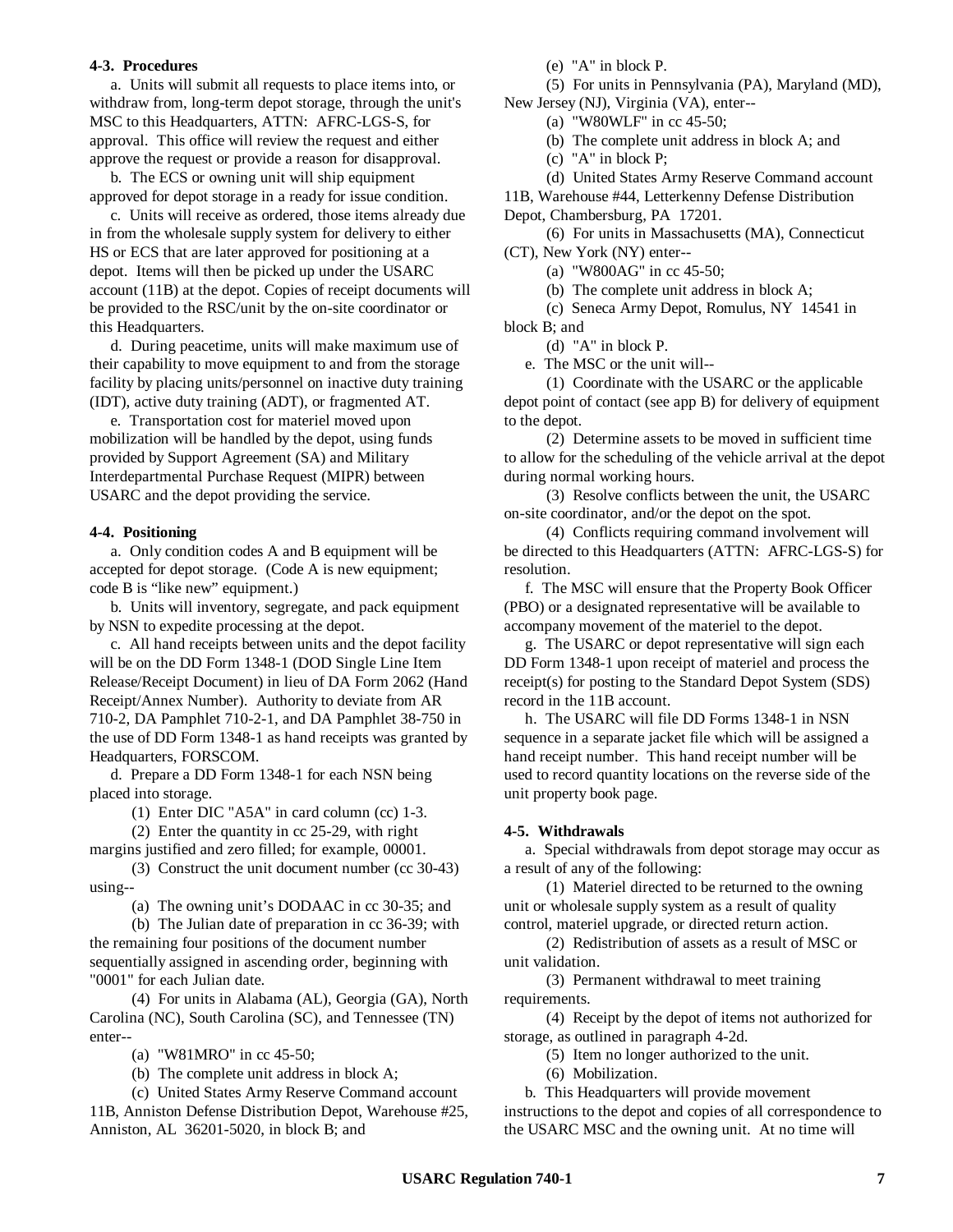materiel be withdrawn from depot storage without the written approval from this Headquarters.

### **4-6. Unserviceable equipment**

a. Materiel in depot storage that becomes unserviceable through deterioration, shelf-life, obsolescence, or other quality control procedures, will be disposed of in the most cost effective manner.

b. The depot will upgrade shelf-life materiel, if allowed by the commodity manager.

c. The depot will inspect and test USAR equipment in depot storage prior to the expiration of the shelf-life on the schedule required by DOD 4140.27M, and will extend shelf-life or downgrade equipment as appropriate. The depot quality assurance inspector will provide data accumulated as a result of inspection or test on type II (extendible) items to the appropriate materiel manager. The depot will report items with an expired shelf-life to the USARC DCSLOG for disposition instructions.

d. Unserviceable materiel in depot storage will be disposed of as follows:

(1) Upon verification of the expiration date by USARC DCSLOG, the depot will use the most cost-effective method to dispose of items reported using the Army Master Data File (AMDF) and other publications.

(2) The USARC DCSLOG will select MSCs/unit(s) to drop property accountability for those unserviceable items. The authorization to requisition replacement items, if required, will be the documentation from the USARC directing the MSC/unit(s) to drop the items from property accountability.

(3) Unserviceable (uneconomical repairable) items will be disposed of at the lowest possible level. Units will report unserviceable items beyond their capability to dispose of to the unit's next higher headquarters.

(4) Unserviceable items in depot storage will be disposed of through the depot's local DRMO when directed by the USARC DCSLOG. The depot will provide this Headquarters, (ATTN: AFRC-LGS-S) a copy of all documents used to turn-in the equipment. The USARC will, in turn, provide the affected MSC/unit(s) a copy of all documents. Once the property records are adjusted, units will place these documents into the unit supporting file.

e. Materiel in depot storage is consolidated by NSN. The depot will maintain storage records by NSN, quantity, location, cost and condition code only. Consequently, unit ownership for equipment in depot storage cannot be identified. When a unit reports an item as being unserviceable or having an unextendable shelf-life, the following actions take place:

(1) The USARC prorates losses to MSCs with materiel in storage, based on the percent of like items.

(2) This Headquarters will direct the turn-in of unserviceable assets.

(3) This Headquarters will select and provide MSCs with document numbers the charges are against.

(4) If materiel is still needed, unit or RSC will request replacement.

# **Appendix A References**

## *Section I*

## *Required Publications*

| AR 37-1                      | (Army Accounting and Funds Control).<br>Cited in para 2-4d.                                                                                                          |
|------------------------------|----------------------------------------------------------------------------------------------------------------------------------------------------------------------|
| AR 190-11                    | (Physical Security of Arms, Ammunition,<br>and Explosive). Cited in paras 2-2f and<br>$2-3d.$                                                                        |
| AR 190-13                    | (The Army Physical Security Program).<br>Cited in para 2-2f.                                                                                                         |
| AR 190-51                    | (Security of Unclassified Army Property<br>(Sensitive and Nonsensitives)). Cited in<br>para 2-2f.                                                                    |
| AR 710-2                     | (Supply Policy Below the Wholesale<br>Level). Cited in paras $1-4d(2)$ , 2-3e, and<br>$4-4(c)$ .                                                                     |
| AR 735-5                     | (Policies and Procedures for Property<br>Accountability). Cited in para $2-3e(3)(c)$<br>and $2-3f$ .                                                                 |
| AR 735-11-2                  | (Reporting of Item and Packaging<br>Discrepancies). Cited in para 2-3f.                                                                                              |
| DA Pam<br>$710 - 2 - 1$      | (Using Unit Supply System (Manual<br>Procedures)). Cited in paras $1-4d(6)$ and<br>$4-4(c)$ .                                                                        |
| DA Pam<br>738-750            | (Functional Users Manual for the Army<br>Maintenance Management System<br>(TAMMS)). Cited in paras 2-2g(5) and<br>$4-4(c)$ .                                         |
| <b>FORSCOM</b><br>Reg 350-6  | (Operations of USAR Equipment<br>Concentration Sites (ECS) Under the<br>Mobilization Equipment Stationing<br>Program (MESP)). Cited in para 2-3h,<br>2-4a, and 2-4d. |
| <b>FORSCOM</b><br>Reg 350-12 | (Procedures for Tasking and Support from<br>Active Component Installations and Units).<br>Cited in para 2-3h.                                                        |
| <b>DOD</b><br>4140.27M       | DOD Shelf-life Item Manager. Cited in<br>para 4-6b.                                                                                                                  |

### *Section II Related Publications*

| AR 25-400-2 | (The Modern Army Record keeping)<br>System (MARKS)) |
|-------------|-----------------------------------------------------|
| AR 55-355   | (Defense Traffic Management)                        |